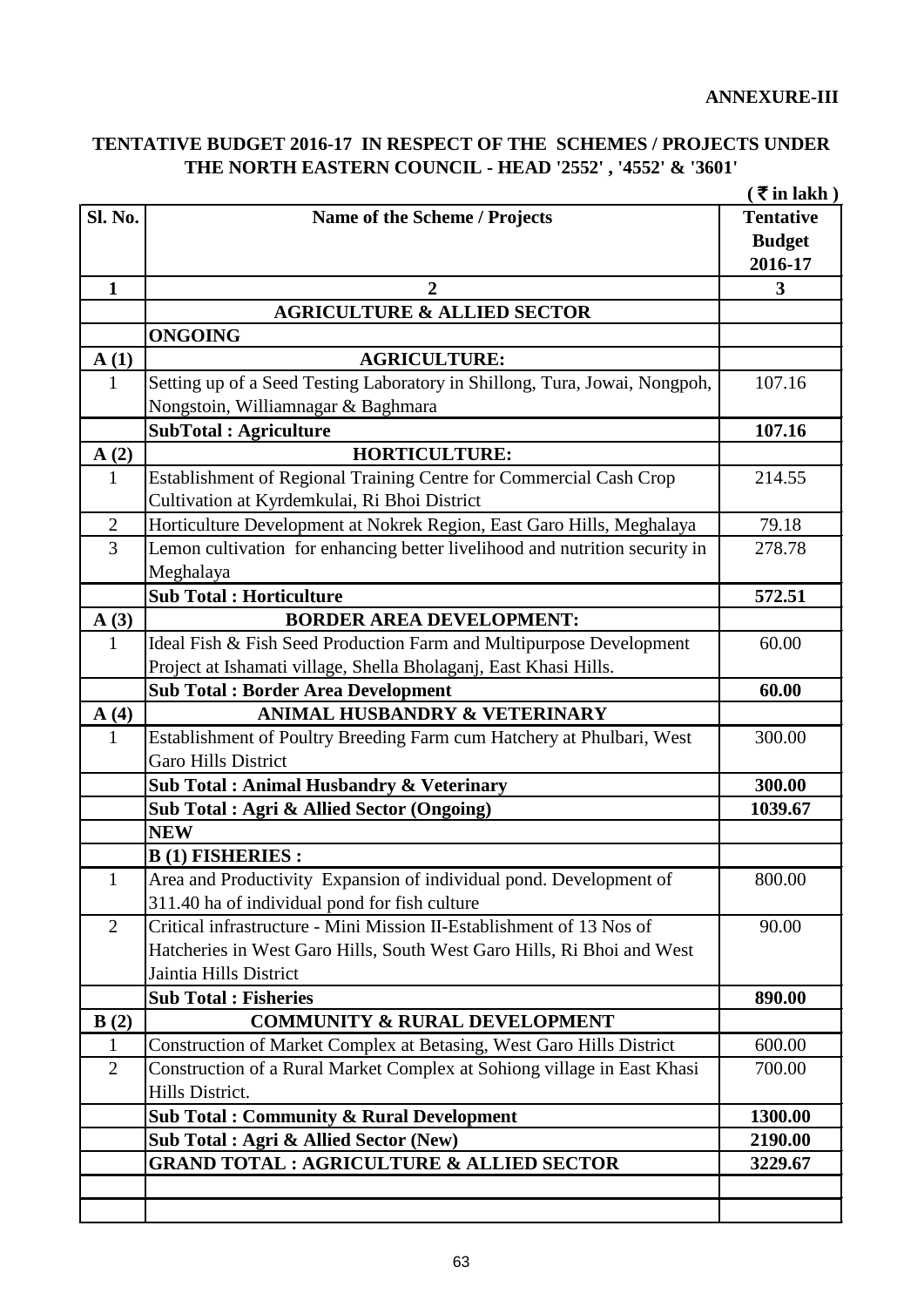| $\mathbf{1}$<br>$\mathbf{1}$<br>$\mathbf{2}$<br>3<br>$\overline{4}$<br>5<br>6<br>$\overline{7}$<br>8<br>9<br>10<br>11<br>12<br>13 | $\overline{2}$<br><b>POWER</b><br><b>ONGOING</b><br>Construction of Lakroh Mini Hydel Project (1.5 MW), Jaintia Hills District<br>Survey & Investigation of Myntdu-Leshka H.E.P. (Stage-II) (280 MW)<br>Survey & Investigation of Umngot H.E.P (Stage - I) (150 MW), East Khasi<br><b>Hills District</b><br>Survey & Investigation of Selim HEP (Stage-I) (2 x 85 MW), Jaintia Hills<br>District<br>Survey & Investigation of Ganol H.E.P.(Stage-II)(3x5 MW), West Garo<br><b>Hills District</b><br>Survey & Investigation of Mawblei H.E.P (140 MW), West Khasi Hills<br>District<br>Construction of 132/33 KV, 2x20 MVA Sub-Station at Mendipathar<br>Survey & Investigation of Upper Khri Diversion (2x7.5 MW), West Khasi<br><b>Hills District</b><br>Installation of 220/132 KV, 1x100 MVA Auto Transformer at Agia S/S<br>(Assam) for Meghalaya. | <b>Budget</b><br>2016-17<br>3<br>53.00<br>24.09<br>50.00<br>52.80<br>53.94<br>42.88<br>76.80<br>190.00 |
|-----------------------------------------------------------------------------------------------------------------------------------|--------------------------------------------------------------------------------------------------------------------------------------------------------------------------------------------------------------------------------------------------------------------------------------------------------------------------------------------------------------------------------------------------------------------------------------------------------------------------------------------------------------------------------------------------------------------------------------------------------------------------------------------------------------------------------------------------------------------------------------------------------------------------------------------------------------------------------------------------------|--------------------------------------------------------------------------------------------------------|
|                                                                                                                                   |                                                                                                                                                                                                                                                                                                                                                                                                                                                                                                                                                                                                                                                                                                                                                                                                                                                        |                                                                                                        |
|                                                                                                                                   |                                                                                                                                                                                                                                                                                                                                                                                                                                                                                                                                                                                                                                                                                                                                                                                                                                                        |                                                                                                        |
|                                                                                                                                   |                                                                                                                                                                                                                                                                                                                                                                                                                                                                                                                                                                                                                                                                                                                                                                                                                                                        |                                                                                                        |
|                                                                                                                                   |                                                                                                                                                                                                                                                                                                                                                                                                                                                                                                                                                                                                                                                                                                                                                                                                                                                        |                                                                                                        |
|                                                                                                                                   |                                                                                                                                                                                                                                                                                                                                                                                                                                                                                                                                                                                                                                                                                                                                                                                                                                                        |                                                                                                        |
|                                                                                                                                   |                                                                                                                                                                                                                                                                                                                                                                                                                                                                                                                                                                                                                                                                                                                                                                                                                                                        |                                                                                                        |
|                                                                                                                                   |                                                                                                                                                                                                                                                                                                                                                                                                                                                                                                                                                                                                                                                                                                                                                                                                                                                        |                                                                                                        |
|                                                                                                                                   |                                                                                                                                                                                                                                                                                                                                                                                                                                                                                                                                                                                                                                                                                                                                                                                                                                                        |                                                                                                        |
|                                                                                                                                   |                                                                                                                                                                                                                                                                                                                                                                                                                                                                                                                                                                                                                                                                                                                                                                                                                                                        |                                                                                                        |
|                                                                                                                                   |                                                                                                                                                                                                                                                                                                                                                                                                                                                                                                                                                                                                                                                                                                                                                                                                                                                        |                                                                                                        |
|                                                                                                                                   |                                                                                                                                                                                                                                                                                                                                                                                                                                                                                                                                                                                                                                                                                                                                                                                                                                                        |                                                                                                        |
|                                                                                                                                   |                                                                                                                                                                                                                                                                                                                                                                                                                                                                                                                                                                                                                                                                                                                                                                                                                                                        |                                                                                                        |
|                                                                                                                                   |                                                                                                                                                                                                                                                                                                                                                                                                                                                                                                                                                                                                                                                                                                                                                                                                                                                        | 208.70                                                                                                 |
|                                                                                                                                   | Construction of 132/33 KV, 2x20 MVA Sub station at Mendipathar, Phase-<br>II, East Garo Hills District                                                                                                                                                                                                                                                                                                                                                                                                                                                                                                                                                                                                                                                                                                                                                 | 92.50                                                                                                  |
|                                                                                                                                   | Construction of new 33 KV line on ST pole with Raccoon conductor from<br>Khliehtyrshi to Wahiajer 33/11 KV, 5.0 MVA sub station with control<br>room.                                                                                                                                                                                                                                                                                                                                                                                                                                                                                                                                                                                                                                                                                                  | 56.33                                                                                                  |
|                                                                                                                                   | Construction of 33 KV line from Byrnihat to Nongpoh with a provision for<br>double circuit line                                                                                                                                                                                                                                                                                                                                                                                                                                                                                                                                                                                                                                                                                                                                                        | 90.26                                                                                                  |
|                                                                                                                                   | Survey & Investigation of Umngi HEP (2x27 MW), East Khasi Hills<br>District, Meghalaya                                                                                                                                                                                                                                                                                                                                                                                                                                                                                                                                                                                                                                                                                                                                                                 | 271.08                                                                                                 |
| 14                                                                                                                                | Survey & Investigation of Nongkohlait HEP (2x60 MW), West Khasi Hills<br>District, Meghalaya                                                                                                                                                                                                                                                                                                                                                                                                                                                                                                                                                                                                                                                                                                                                                           | 330.72                                                                                                 |
|                                                                                                                                   | <b>Sub Total: Power (Ongoing)</b>                                                                                                                                                                                                                                                                                                                                                                                                                                                                                                                                                                                                                                                                                                                                                                                                                      | 1593.10                                                                                                |
|                                                                                                                                   | <b>NEW</b>                                                                                                                                                                                                                                                                                                                                                                                                                                                                                                                                                                                                                                                                                                                                                                                                                                             |                                                                                                        |
| $\mathbf{1}$                                                                                                                      | Improvement of power supply in Dadenggre area by construction of new 33<br>KV S/C line from Rongkhon to Dadenggre and Strengthening of the 11 KV<br>and LT network under West Garo Hills (D) Division.                                                                                                                                                                                                                                                                                                                                                                                                                                                                                                                                                                                                                                                 | 400.00                                                                                                 |
|                                                                                                                                   | <b>Sub Total: Power (New)</b>                                                                                                                                                                                                                                                                                                                                                                                                                                                                                                                                                                                                                                                                                                                                                                                                                          | 400.00                                                                                                 |
|                                                                                                                                   | <b>GRAND TOTAL : POWER SECTOR</b>                                                                                                                                                                                                                                                                                                                                                                                                                                                                                                                                                                                                                                                                                                                                                                                                                      | 1993.10                                                                                                |
|                                                                                                                                   | <b>IFC &amp; WSM SECTOR</b>                                                                                                                                                                                                                                                                                                                                                                                                                                                                                                                                                                                                                                                                                                                                                                                                                            |                                                                                                        |
|                                                                                                                                   | <b>ONGOING</b>                                                                                                                                                                                                                                                                                                                                                                                                                                                                                                                                                                                                                                                                                                                                                                                                                                         |                                                                                                        |
| A(1)                                                                                                                              | PUBLIC HEALTH ENGINEERING                                                                                                                                                                                                                                                                                                                                                                                                                                                                                                                                                                                                                                                                                                                                                                                                                              |                                                                                                        |
| $\mathbf{1}$                                                                                                                      | Creating necessary infrastructure for storage of water to meet the emergency                                                                                                                                                                                                                                                                                                                                                                                                                                                                                                                                                                                                                                                                                                                                                                           | 810.00                                                                                                 |
| <b>Sub Total: PHE</b>                                                                                                             | needs of the State Capital etc.                                                                                                                                                                                                                                                                                                                                                                                                                                                                                                                                                                                                                                                                                                                                                                                                                        | 810.00                                                                                                 |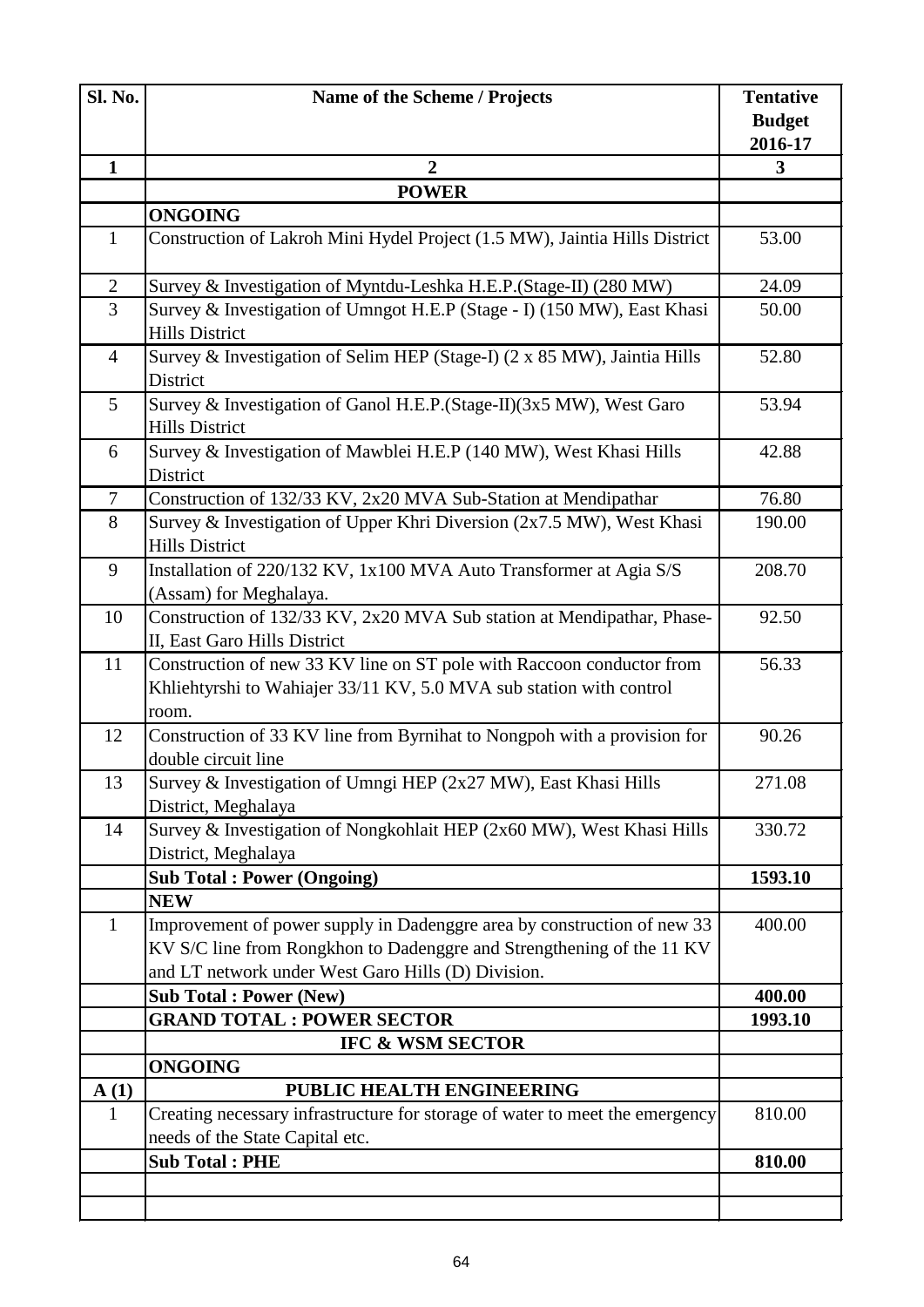| Sl. No.        | Name of the Scheme / Projects                                                                                                                                                                                                                                                                                                                                       | <b>Tentative</b>                     |
|----------------|---------------------------------------------------------------------------------------------------------------------------------------------------------------------------------------------------------------------------------------------------------------------------------------------------------------------------------------------------------------------|--------------------------------------|
|                |                                                                                                                                                                                                                                                                                                                                                                     | <b>Budget</b>                        |
|                |                                                                                                                                                                                                                                                                                                                                                                     | 2016-17                              |
| 1              | $\overline{2}$                                                                                                                                                                                                                                                                                                                                                      | 3                                    |
| A(2)<br>1      | <b>WATER RESOURCES</b><br>Irrigation cum Management Works at Umtrew Umkta village, Ri Bhoi                                                                                                                                                                                                                                                                          | 445.10                               |
|                | District                                                                                                                                                                                                                                                                                                                                                            |                                      |
|                | <b>Sub Total: Water Resources</b>                                                                                                                                                                                                                                                                                                                                   | 445.10                               |
|                | Sub Total : IFC & WSM Sector (Ongoing)                                                                                                                                                                                                                                                                                                                              | 1255.10                              |
|                | <b>NEW</b>                                                                                                                                                                                                                                                                                                                                                          |                                      |
| $\bf{B}$       | <b>WATER RESOURCES</b>                                                                                                                                                                                                                                                                                                                                              |                                      |
| $\mathbf{1}$   | Integrated programme for water impounding and creation of water bodies                                                                                                                                                                                                                                                                                              | 189.00                               |
|                | for recharging catchment areas, restoring depleting water table and                                                                                                                                                                                                                                                                                                 |                                      |
|                | improving river hydrology at Chandan Nokat village across Chandon                                                                                                                                                                                                                                                                                                   |                                      |
|                | stream, South West Garo Hills District Meghalaya                                                                                                                                                                                                                                                                                                                    |                                      |
| $\overline{2}$ | Integrated programme for water impounding and creation of water bodies                                                                                                                                                                                                                                                                                              | 400.00                               |
|                | for recharging catchment areas, restoring depleting water table and                                                                                                                                                                                                                                                                                                 |                                      |
|                | improving river hydrology at Matkolgre village, South West Garo Hills                                                                                                                                                                                                                                                                                               |                                      |
|                | District, Meghalaya                                                                                                                                                                                                                                                                                                                                                 |                                      |
| $\overline{3}$ | Integrated programme for water impounding and creation of water bodies                                                                                                                                                                                                                                                                                              | 200.00                               |
|                | for recharging catchment areas, restoring depleting water table and                                                                                                                                                                                                                                                                                                 |                                      |
|                | improving river hydrology at Ponchapara village, South West Garo Hills                                                                                                                                                                                                                                                                                              |                                      |
|                | District, Meghalaya                                                                                                                                                                                                                                                                                                                                                 |                                      |
| $\overline{4}$ | Integrated programme for water impounding and creation of water bodies<br>for recharging catchment areas, restoring depleting water table and                                                                                                                                                                                                                       | 200.00                               |
|                | improving river hydrology at Belbari village, South West Garo Hills                                                                                                                                                                                                                                                                                                 |                                      |
|                | District, Meghalaya                                                                                                                                                                                                                                                                                                                                                 |                                      |
| 5              | Integrated programme for water impounding and creation of water bodies                                                                                                                                                                                                                                                                                              | 189.00                               |
|                | for recharging catchment areas, restoring depleting water table and                                                                                                                                                                                                                                                                                                 |                                      |
|                | improving river hydrology at Bolchugre village, South West Garo Hills                                                                                                                                                                                                                                                                                               |                                      |
|                | District, Meghalaya                                                                                                                                                                                                                                                                                                                                                 |                                      |
| 6              |                                                                                                                                                                                                                                                                                                                                                                     | 221.82                               |
|                | for recharging catchment areas, restoring depleting water table and                                                                                                                                                                                                                                                                                                 |                                      |
|                | improving river hydrology at Solbi village, South West Garo Hills District,                                                                                                                                                                                                                                                                                         |                                      |
|                | Meghalaya                                                                                                                                                                                                                                                                                                                                                           |                                      |
| $\overline{7}$ | Integrated programme for water impounding and creation of water bodies                                                                                                                                                                                                                                                                                              | 100.00                               |
|                | for recharging catchment areas, restoring depleting water table and                                                                                                                                                                                                                                                                                                 |                                      |
|                | improving river hydrology at Chandagre village, West Garo Hills District,                                                                                                                                                                                                                                                                                           |                                      |
|                |                                                                                                                                                                                                                                                                                                                                                                     |                                      |
|                |                                                                                                                                                                                                                                                                                                                                                                     | 1499.82                              |
|                |                                                                                                                                                                                                                                                                                                                                                                     |                                      |
|                |                                                                                                                                                                                                                                                                                                                                                                     |                                      |
|                |                                                                                                                                                                                                                                                                                                                                                                     |                                      |
|                |                                                                                                                                                                                                                                                                                                                                                                     |                                      |
|                |                                                                                                                                                                                                                                                                                                                                                                     |                                      |
|                |                                                                                                                                                                                                                                                                                                                                                                     |                                      |
|                |                                                                                                                                                                                                                                                                                                                                                                     |                                      |
| 1              | Integrated programme for water impounding and creation of water bodies<br>Meghalaya<br><b>Sub Total: Water Resources</b><br><b>Sub Total : IFC &amp; WSM Sector (New)</b><br><b>GRAND TOTAL : IFC &amp; WSM SECTOR</b><br><b>SERICULTURE &amp; WEAVING</b><br>Ongoing<br><b>Integrated Development Muga Seed Project</b><br><b>TOTAL: SERICULTURE &amp; WEAVING</b> | 1499.82<br>2754.92<br>11.00<br>11.00 |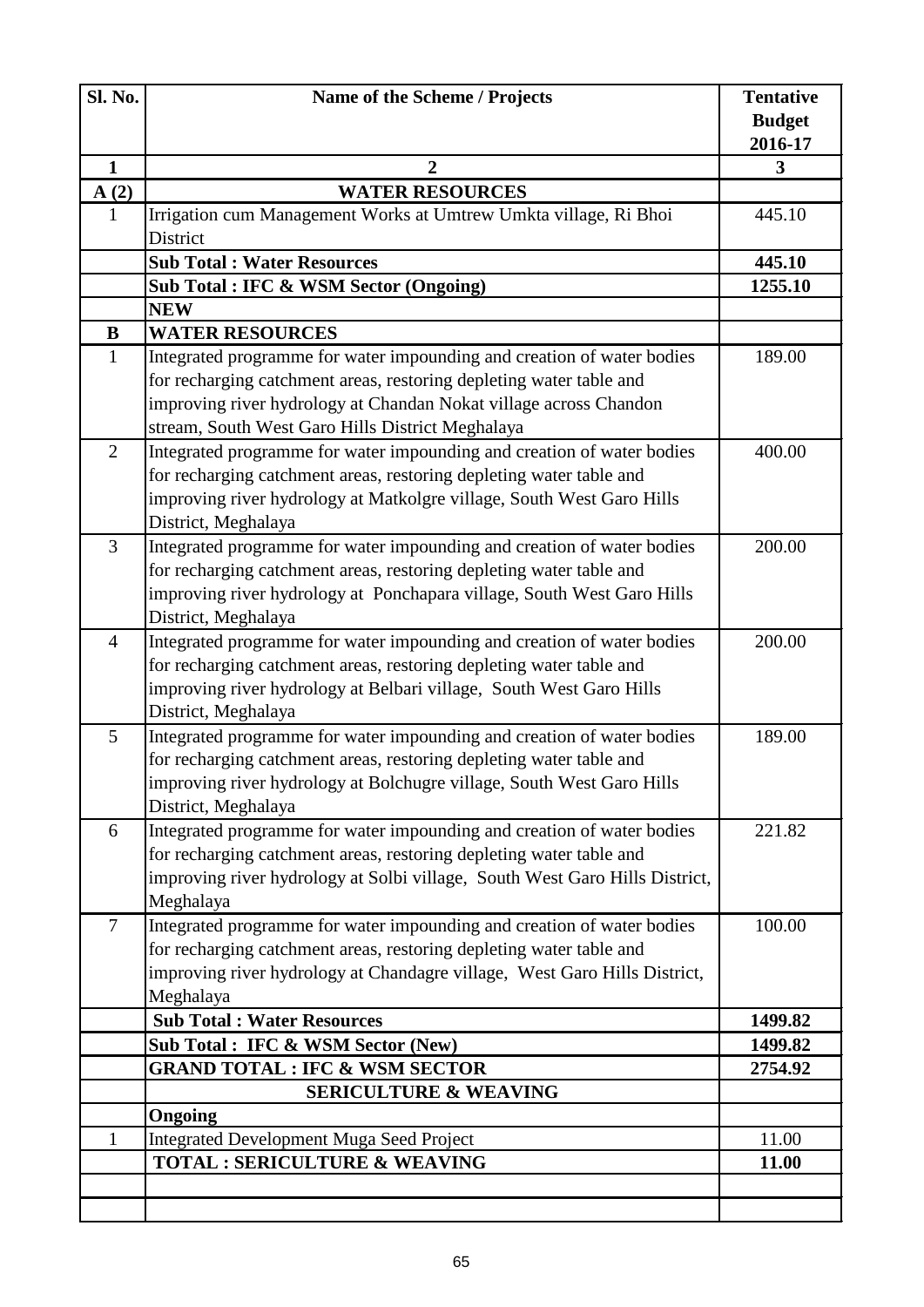| Sl. No.             | Name of the Scheme / Projects                                                                                                        | <b>Tentative</b>         |
|---------------------|--------------------------------------------------------------------------------------------------------------------------------------|--------------------------|
|                     |                                                                                                                                      | <b>Budget</b><br>2016-17 |
| $\mathbf{1}$        | $\overline{2}$                                                                                                                       | 3                        |
|                     | <b>TOURISM</b>                                                                                                                       |                          |
|                     | <b>ONGOING</b>                                                                                                                       |                          |
| $\mathbf{1}$        | Improvement of Marngar Lake at Marngar Village under Ri Bhoi District.                                                               | 138.27                   |
| $\overline{2}$      | Renovation of Tourist Lodges at Baghmara, Williamnagar & Tura                                                                        | 60.00                    |
| 3                   | Orchid lake Resort Development, Umiam, Ri Bhoi District, Meghalaya                                                                   | 410.73                   |
| $\overline{4}$      | Construction of Eco-Tourism at Langkawet, East Khasi Hills, Meghalaya                                                                | 74.20                    |
|                     | <b>Sub Total: Tourism (Ongoing)</b>                                                                                                  | 683.20                   |
|                     | <b>NEW</b>                                                                                                                           |                          |
| 1                   | Wangala Dance Festival, 2015                                                                                                         | 15.00                    |
| $\overline{2}$      | Behdienkhlam Festival, 2015                                                                                                          | 15.00                    |
| 3                   | Nongkrem Dance Festival, 2015                                                                                                        | 15.00                    |
| $\overline{4}$<br>5 | Development of Ballonggre Songitcham, South West Garo Hills District.                                                                | 180.00                   |
| 6                   | Eco Resort at Nongkhlaw, Mairang Block, West Khasi Hills District<br>Development of Omed Ni Jamdap at Raja Simla in North Garo Hills | 150.00<br>96.00          |
|                     | <b>Sub Total: Tourism (New)</b>                                                                                                      | 471.00                   |
|                     | <b>GRAND TOTAL: TOURISM</b>                                                                                                          | 1154.20                  |
|                     | <b>ROADS &amp; BRIDGES / TRANSPORT SECTOR</b>                                                                                        |                          |
|                     | <b>ONGOING</b>                                                                                                                       |                          |
|                     |                                                                                                                                      |                          |
| A(1)                | <b>ROADS &amp; BRIDGES</b>                                                                                                           |                          |
| $\mathbf{1}$        | Construction & Improvement of Nongpoh-Umden-Sonapur Road (0-58.16                                                                    | 223.00                   |
|                     | Km.)                                                                                                                                 |                          |
| $\overline{2}$      | Improvement of Mankachar-Mahendraganj Road                                                                                           | 200.00                   |
|                     | (11th Plan scheme)                                                                                                                   |                          |
| 3                   | Upgradation of Agia-Medhipara-Phulbari-Tura road (0-73 Kms.) (11th Plan                                                              | 400.00                   |
|                     | Scheme)                                                                                                                              |                          |
| $\overline{4}$      | Mairang - Ranigodown-Azra Road (25th -106th Km) (11th Plan)                                                                          | 2000.00                  |
| 5                   | Upgradation of Jowai-Nartiang-Khanduli Road (6th-60th Km)                                                                            | 600.00                   |
|                     | Sub Total: Roads & Bridges (Ongoing)                                                                                                 | 3423.00                  |
| A(2)                | <b>TRANSPORT</b>                                                                                                                     |                          |
| 1                   | Construction of Interstate Bus Terminus at Mawlai Mawiong, East Khasi                                                                | 900.00                   |
|                     | <b>Hills District</b>                                                                                                                |                          |
|                     | <b>Sub Total: Transport (Ongoing)</b>                                                                                                | 900.00                   |
|                     | <b>GRAND TOTAL : ROADS &amp; BRIDGES / TRANSPORT SECTOR</b>                                                                          | 4323.00                  |
|                     | <b>HEALTH &amp; FAMILY WELFARE:</b>                                                                                                  |                          |
|                     | <b>ONGOING</b>                                                                                                                       |                          |
| $\mathbf{1}$        | Establishment of Six-Bedded Intensive Care Unit each at Civil Hospital,                                                              | 24.33                    |
|                     | Tura and Ganesh Das Hospital, Shillong.                                                                                              |                          |
| $\overline{2}$      | Upgradation of Laboratory and Diagnostic Facilities and Setting up of                                                                | 295.42                   |
|                     | Orthopedic Operation Theater at Tura Civil Hospital, Tura                                                                            |                          |
| 3                   | Upgradation of equipment infrastructure for establishment of Dialysis units,                                                         | 23.56                    |
|                     | endoscopic unit, upgradation of major OT and casualty and emergency ward                                                             |                          |
|                     | at Civil Hospital, Shillong                                                                                                          |                          |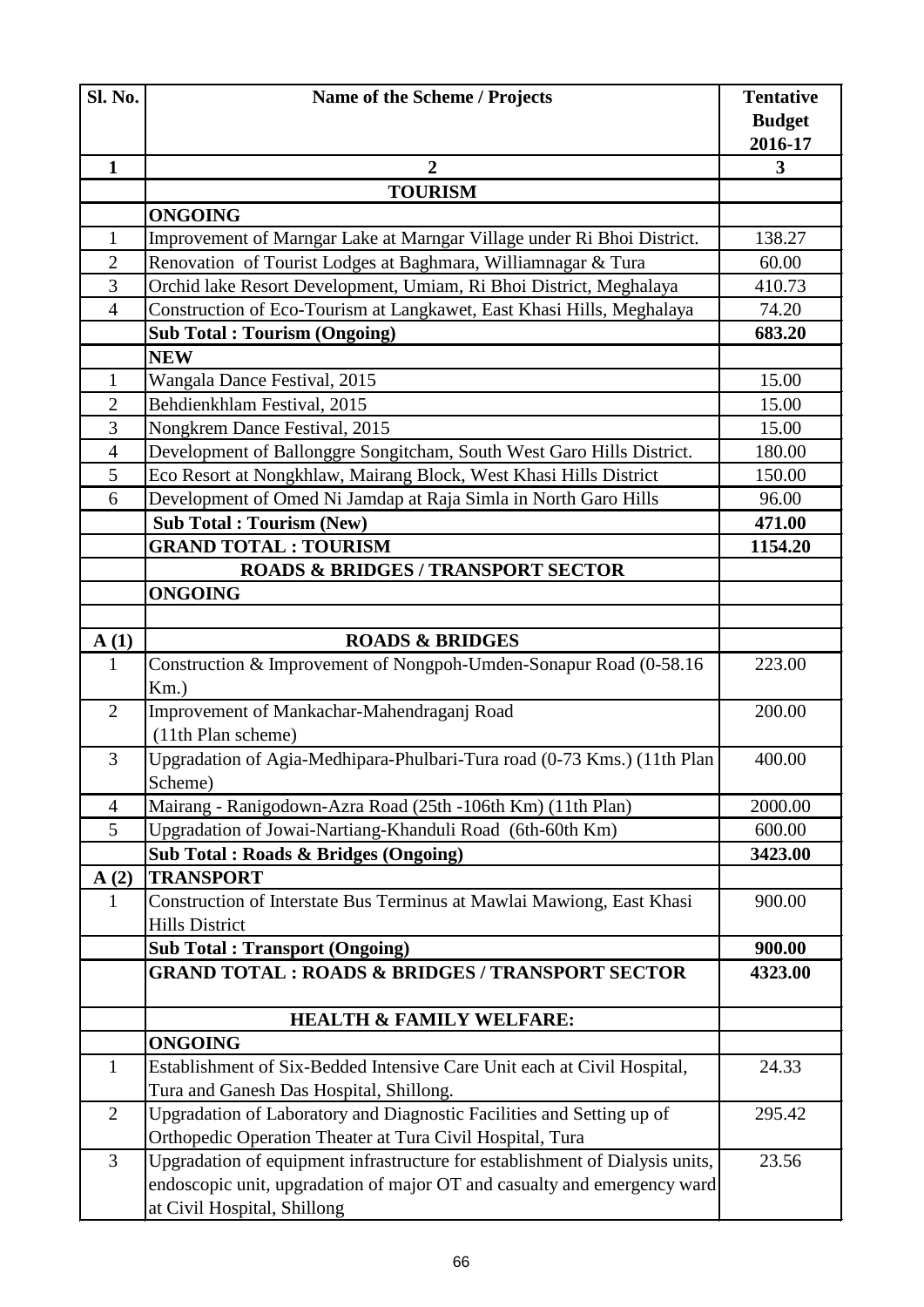| Sl. No.        | Name of the Scheme / Projects                                                                | <b>Tentative</b>        |
|----------------|----------------------------------------------------------------------------------------------|-------------------------|
|                |                                                                                              | <b>Budget</b>           |
| $\mathbf{1}$   | $\overline{2}$                                                                               | 2016-17<br>$\mathbf{3}$ |
| $\overline{4}$ | Support for procurement of an MRI (1.5 T) Machine at Civil Hospital,                         | 48.20                   |
|                | Shillong, Meghalaya                                                                          |                         |
| 5              | Up-gradation of equipment infrastructure and development of districts                        | 500.00                  |
|                | hospitals (WKH, Ri Bhoi, WGH & EGH)                                                          |                         |
|                | Sub Total-Health & Family Welfare (Ongoing)                                                  | 891.51                  |
|                | <b>NEW</b>                                                                                   |                         |
| $\mathbf{1}$   | Establishment of 6 bedded Intensive Care Unit (ICU) at Ampati, South                         | 300.00                  |
|                | West Garo Hills District.                                                                    |                         |
| $\overline{2}$ | Establishment of Centre for allergy identification and anti-alletgy treatment                | 117.00                  |
|                | at Civil Hospital, Shillong & Tura                                                           |                         |
|                | Sub Total: Health & Family Welfare (New)<br><b>GRAND TOTAL: HEALTH &amp; FAMILY WELFARE</b>  | 417.00<br>1308.51       |
|                | <b>HRD&amp;E SECTOR</b>                                                                      |                         |
|                | <b>ONGOING</b>                                                                               |                         |
| A(1)           | <b>SPORTS &amp; YOUTH AFFAIRS</b>                                                            |                         |
| $\mathbf{1}$   | Installation of Floodlight System at J.N Sports Complex, Polo Ground,                        | 89.82                   |
|                | Shillong                                                                                     |                         |
| $\overline{2}$ | Construction of covered public sitting gallery including construction of                     | 85.05                   |
|                | dressing room, Association hall, Medical Hall, Officials room, ball boys                     |                         |
|                | room, toilet etc at ground No.1, Polo, Shillong.                                             |                         |
| $\overline{3}$ | Construction of Indoor Sports Hall including providing of internal                           | 108.58                  |
|                | electrification, water supply, land development, quarter etc at Tpep Pale,                   |                         |
|                | Jowai.                                                                                       |                         |
| $\overline{4}$ | Construction of Building for accommodation of Sports persons, Officials                      | 198.94                  |
|                | etc at Jawaharlal Nehru Sports Complex (JNSC), Polo, Meghalaya,                              |                         |
|                | Shillong.                                                                                    |                         |
| 5              | Construction of Multipurpose Indoor Stadium at Garobadha, South West<br>Garo Hills District. | 400.00                  |
| 6              | Construction of Infrastructure for integrated training of the youth and Sports               | 286.33                  |
|                | cum Convention Hall, Lower Chandmary, West Garo Hills District.                              |                         |
| $\tau$         | Hosting of North East Zone Inter State Badminton Championship, 2008 at                       | 0.50                    |
|                | Shillong                                                                                     |                         |
|                | <b>Sub Total: Sports &amp; Youth Affairs</b>                                                 | 1169.22                 |
| A(2)           | <b>EDUCATION</b>                                                                             |                         |
| $\mathbf{1}$   | Financial support to the Students of N.E. Region for Higher Professional                     | 140.60                  |
|                | Courses                                                                                      |                         |
| $\overline{2}$ | Construction of Boarding School and Hostel Building for Disabled Students                    | 110.00                  |
|                | of Lynti Jam Welfare and Development Association at Mawtnum, Ri Bhoi                         |                         |
|                | District, Nongpoh                                                                            |                         |
| 3              | Training Programme of Elementary Teachers of Meghalaya in Science &                          | 24.00                   |
|                | <b>Mathematics</b>                                                                           |                         |
| $\overline{4}$ | Strengthening of Teacher's Training Institute at Baghmara & Tura /                           | 100.00                  |
|                | Construction of DIET at Rongkhon, Tura, West Garo Hills and construction                     |                         |
|                | of RCC Building for DIET at Baghmara, South Garo Hills                                       |                         |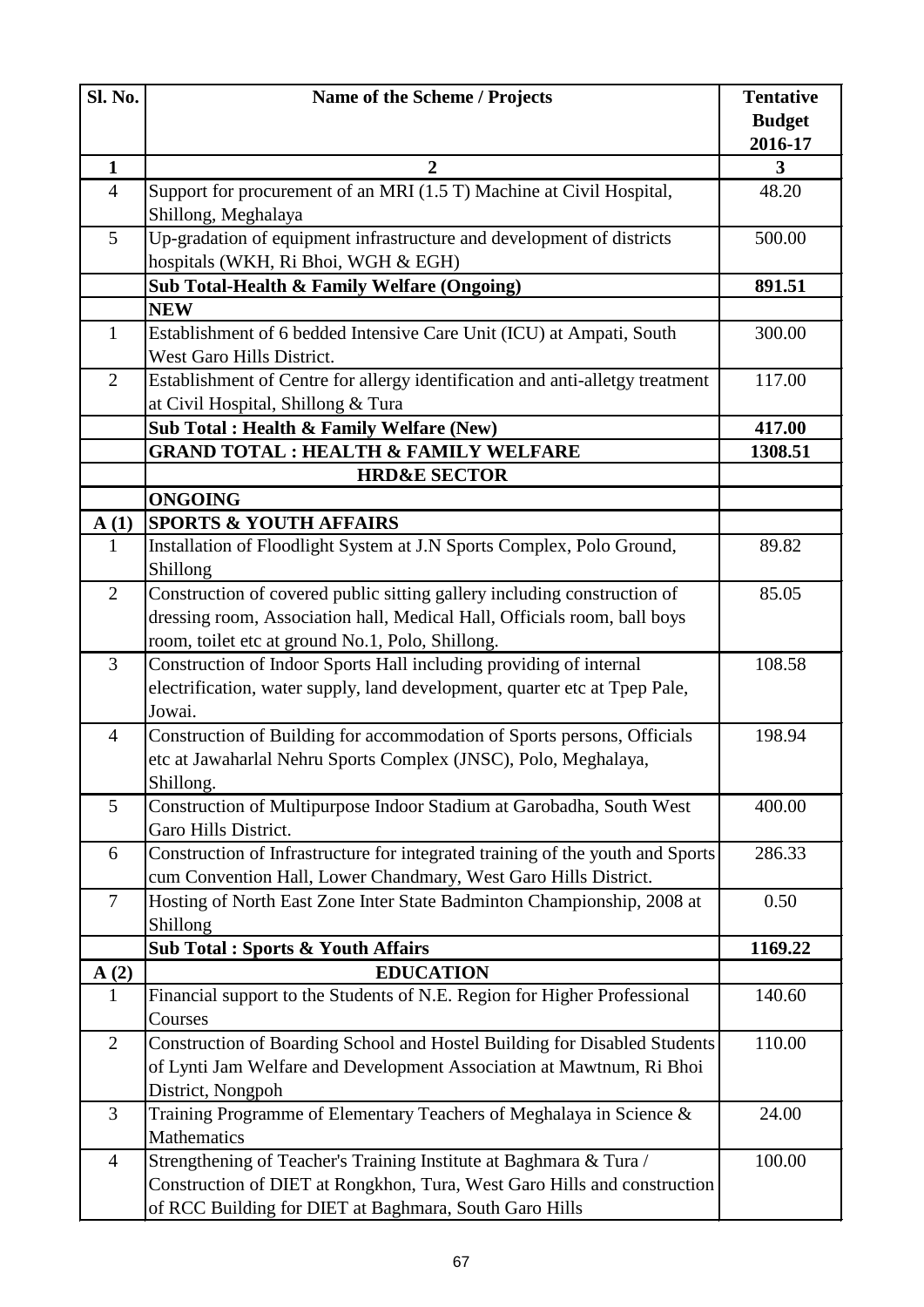| Sl. No.                         | Name of the Scheme / Projects                                                                                                                                     | <b>Tentative</b>         |
|---------------------------------|-------------------------------------------------------------------------------------------------------------------------------------------------------------------|--------------------------|
|                                 |                                                                                                                                                                   | <b>Budget</b><br>2016-17 |
| $\mathbf{1}$                    | $\overline{2}$                                                                                                                                                    | 3                        |
| 5                               | Strengthening & Restructuring of the College of Teachers Education (PGT),<br>Shillong                                                                             | 120.00                   |
| 6                               | Vocational Infrastructure Development for Bellefonte Community College,                                                                                           | 146.74                   |
|                                 | East Khasi Hills and Umdohlun village, South West Khasi Hills District,<br>Meghalaya                                                                              |                          |
|                                 | <b>Sub Total: Education</b>                                                                                                                                       | 641.34                   |
|                                 | <b>Sub Total: HRD&amp;E Sector (Ongoing)</b>                                                                                                                      | 1810.56                  |
|                                 | <b>NEW</b>                                                                                                                                                        |                          |
| B(1)                            | <b>SPORTS &amp; YOUTH AFFAIRS</b>                                                                                                                                 |                          |
| $\mathbf{1}$                    | Construction of 29 Nos of football Stadia for Mission Football, Meghalaya.                                                                                        | 144.74                   |
| $\overline{2}$                  | Construction of Mini Outdoor Stadium at Gambegre, West Garo Hills<br>District, Meghalaya                                                                          | 250.00                   |
| $\overline{3}$                  | Construction of RCC Covered Public Sitting Gallery, Sitting Arrangement<br>including Retaining Wall at Malchapara, South West Garo Hills, Meghalaya               | 100.00                   |
| $\overline{4}$                  | Construction of RCC Covered Public Sitting Gallery, Sitting Arrangement<br>including playground Improvement at Chondon Nokat, South West Garo<br>Hills, Meghalaya | 200.00                   |
|                                 | <b>Sub Total: Sports &amp; Youth Affairs</b>                                                                                                                      | 694.74                   |
| B(2)                            | <b>EDUCATION</b>                                                                                                                                                  |                          |
| $\mathbf{1}$                    | Construction of Ampati Government Higher Secondary School, South<br>West Garo Hills District.                                                                     | 250.00                   |
| $\overline{2}$                  | Sibsing Memorial Government Higher Secondary School, Nongstoin, West<br>Khasi Hills District                                                                      | 250.00                   |
| 3                               | Construction of G+4 building for Skill Development at Ramakrishna<br>Mission Vivekananda Cultural Centre, Shillong                                                | 330.00                   |
|                                 | <b>Sub Total: Education</b>                                                                                                                                       | 830.00                   |
|                                 | <b>Sub Total: HRD&amp;E Sector (New)</b>                                                                                                                          | 1524.74                  |
|                                 | <b>GRAND TOTAL : HRD&amp;E SECTOR</b>                                                                                                                             | 3335.30                  |
|                                 | <b>SCIENCE &amp; TECHNOLOGY</b>                                                                                                                                   |                          |
|                                 | <b>ONGOING</b>                                                                                                                                                    |                          |
| $\mathbf{A}(1)$<br>$\mathbf{1}$ | <b>INFORMATION TECHNOLOGY</b><br>Establishment of Remote Sensing GIS & Photogrammetry facilities.                                                                 | 26.51                    |
| $\overline{2}$                  | IT Education programme in Meghalaya at 50 schools                                                                                                                 | 10.00                    |
| 3                               | IT Education in 100 schools in Meghalaya                                                                                                                          | 60.95                    |
| $\overline{4}$                  | Introduction of Interactive Digital Classrooms for Development of Science                                                                                         | 158.86                   |
|                                 | & Mathematics in 24 classrooms (3 classrooms each) in the State of<br>Meghalaya                                                                                   |                          |
| 5                               | IT Education infrastructure at 100 schools in 11 districts of Meghalaya.                                                                                          | 300.00                   |
| 6                               | Development of e-Governance infrastructure & application                                                                                                          | 19.17                    |
|                                 | <b>SubTotal: Information Technology</b>                                                                                                                           | 575.49                   |
|                                 |                                                                                                                                                                   |                          |
|                                 |                                                                                                                                                                   |                          |